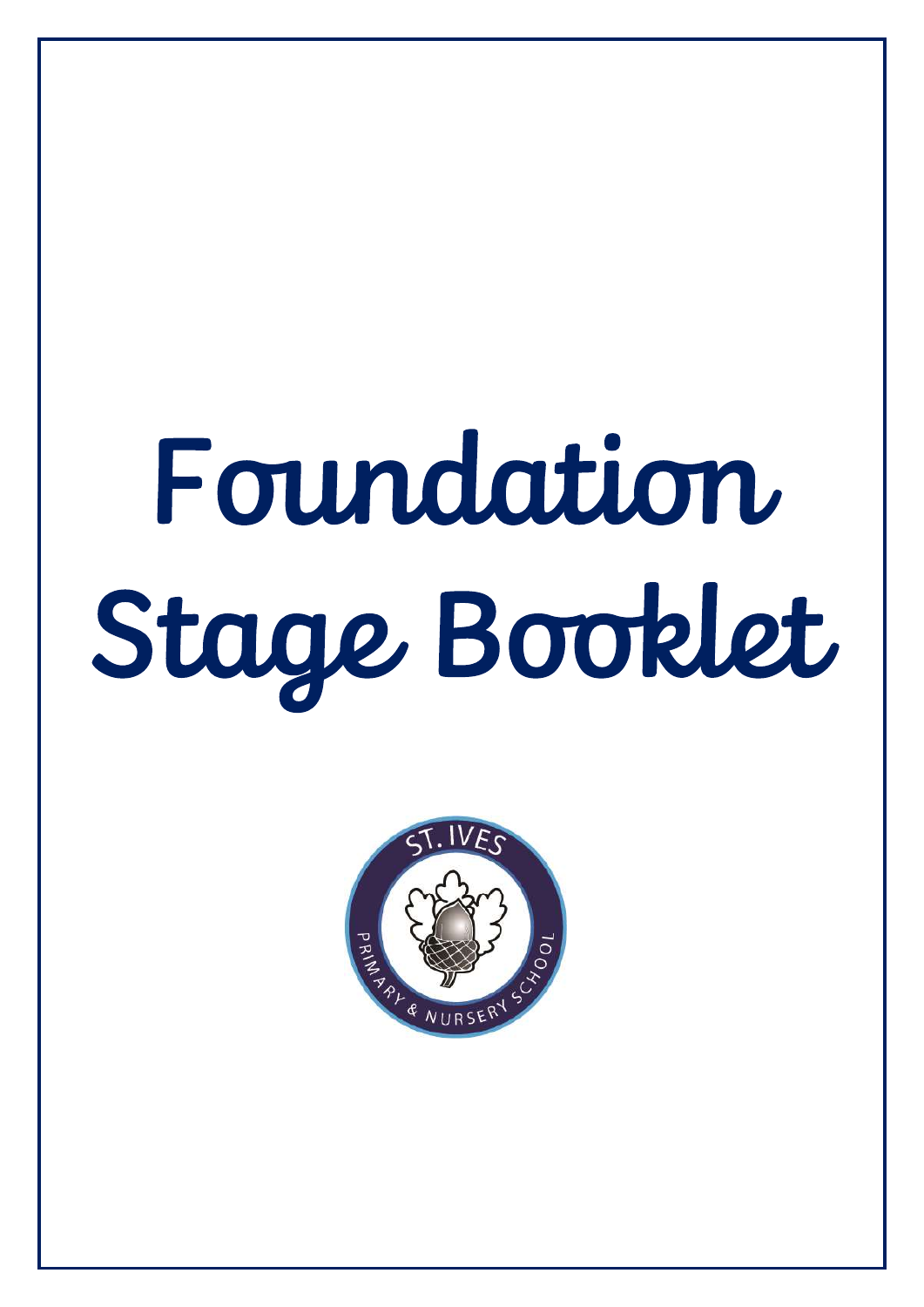# *"Inspiring bright futures and minds"*

The school aims to serve the community by providing an education of the highest quality and enabling all young people to become:

- **Successful learners** who enjoy learning, make progress and achieve
- **Confident individuals** who are able to live safe, healthy and fulfilling lives and
- **Responsible citizens** who make a positive contribution to society

We aim to educate and encourage children to live happily and work together in a caring environment by providing a range of opportunities for each individual to develop to the maximum of his or her potential in physical, intellectual, personal, social and moral terms.

At St Ives Primary and Nursery School, we believe our five outstanding areas are:

- **Outstanding care and nurture**
- **Outstanding standards and achievement**
- **Outstanding partnerships**
- **Outstanding sporting opportunities**
- **Outstanding environment and facilities**

The school recognises and celebrates diversity acknowledging that everyone irrespective of age, gender, creed or race has a part to play in our school community.

#### **School Values**

As a school, the children and staff have devised a set of values we believe are at the heart of St Ives. We aim to promote and teach these values in the hope that when a child finishes their schooling career with us they can leave with these skills and values embedded to prepare them for the next stage of their life. We teach these values through class discussions, assemblies and throughout the day. The school values are:

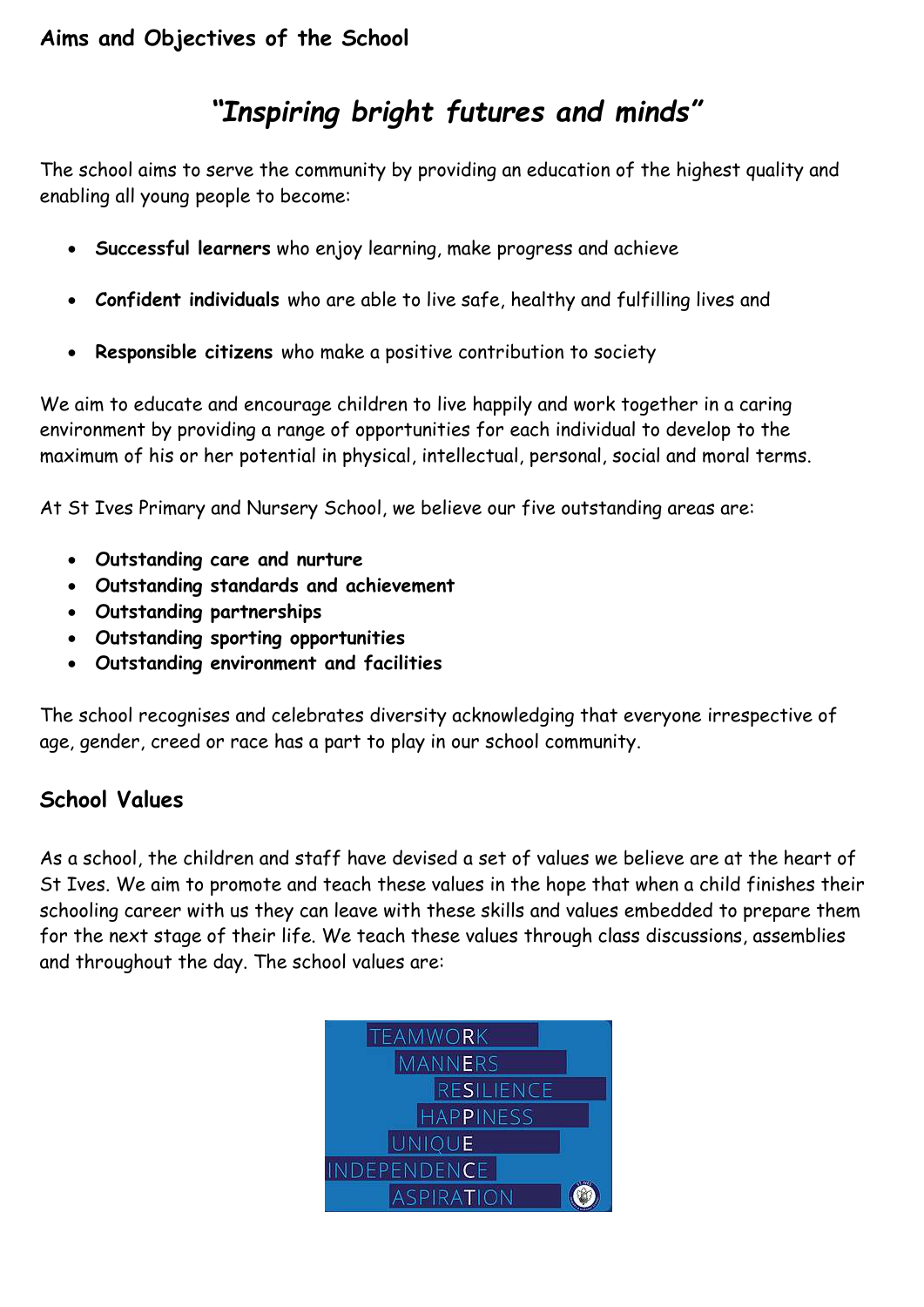## **Rights Respecting School Award**

We have been awarded the Rights Respecting School Award (RRSA) Level 1. Being a Rights Respecting school educates the children (and adults!) about their rights they have, from the United Nations Convention of the Rights of the Child (UNCRC), and how important it is to respect these rights. At St Ives we aim to create global citizens who understand the needs of other children around the world and discuss how we can work together to support one another. If you would like more information you can visit the website:

[www.unicef.org.uk/Education/Rights-Respecting-Schools](http://www.unicef.org.uk/Education/Rights-Respecting-Schools)

### **School Code of Conduct**

Our school code of conduct fully supports and implements our school aims which are further strengthened by our affirmative behaviour policy. This develops the ideas explored in circle time by continuing to support children in being responsible for their own behaviour and the school's rewards and sanctions system. Full details of policies can be obtained from the school website.

#### **The Golden Rights**

At St Ives Primary School we have three golden rights that help form the ethos of our school. These are our golden rights and how we respect them:

| Golden Rights                         | How we respect the Rights |
|---------------------------------------|---------------------------|
| We have the right to go to school and | Work hard                 |
| learn (A28)                           | To look after property    |
| We have the right to be safe (A19)    | Be kind and helpful       |
|                                       | Be gentle                 |
| We have the right to be heard (A12)   | Listen                    |
|                                       | Be honest                 |

When we have shown we have been respecting these rights we receive well done slips. Each child is responsible for collecting their own well done slips and when they have 10 they receive a gold card. Three gold cards results in a gold star badge given in achievers assemblies on a Friday.

## **Heath Academy Trust**

St Ives Primary and Nursery School is part of the Heath Academy Trust. The Heath Academy Trust consists of six primary and first schools providing inspiring education for pupils from 2 to 11 years in East Dorset. The Trust ensures excellent learning outcomes for our pupils within a framework of strong collaboration and robust school-to-school support. To find out more information about the trust please visit the website:

<https://heathacademytrust.wordpress.com/>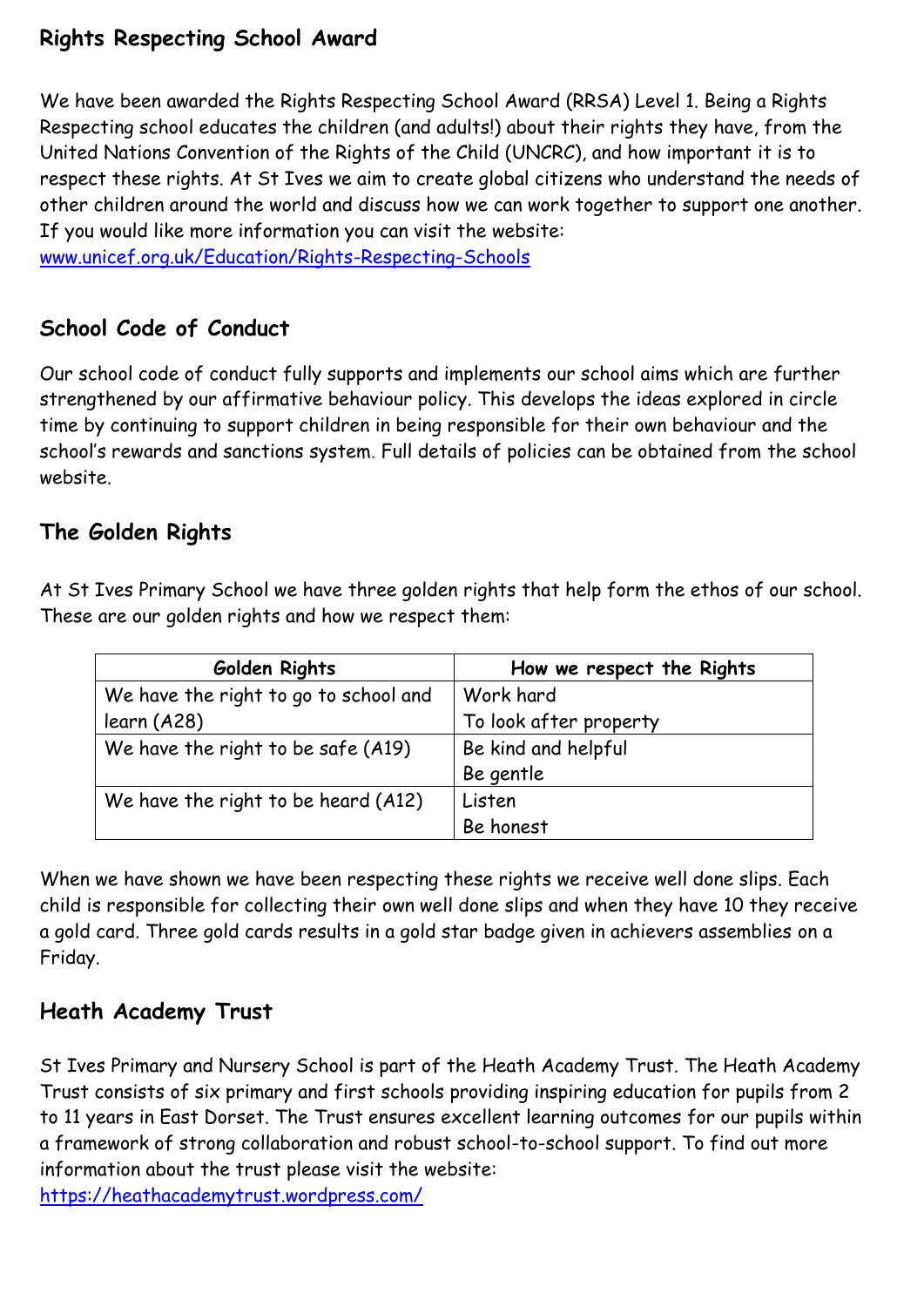# **Foundation Stage**

When your child starts school they will be in Reception, which is also called the Foundation Stage. They will be taught from a document called the Early Years Foundation Stage (EYFS). The important thing is that your child should be happy and enjoy coming to school. There will be no learning without this. Building relationships, getting used to the classroom and enjoying learning are the critical tasks of the first few weeks.

The Foundation Stage Staff are:



 Miss Light Mrs Kenny Reception Teacher Teaching Assistant



We plan the teaching and learning so that it is appropriate, active, hands-on and provides challenge. We do lots of our teaching in smaller groups, making full use of our experienced and talented teaching assistants. We gradually increase the "listening" / sitting still times as the class matures.

# **THE FOUNDATION STAGE PROFILE**

When the children start in September, we will spend a few weeks getting to know your child, watching how they play and get on with others and finding out all they already know. We will hopefully have some information passed on from any pre-school settings they attended as well. We will then use these initial observations and assessments to inform our planning. We have a system of on-going assessment that links with the Foundation Stage Curriculum. This does not involve formal testing but carefully planned hands-on activities involving play, group games and one-to-one discussions. In the Summer Term you will receive information about your child's progress in the Foundation Stage Profile.

## **COMMUNICATION**

During the first term, either there will be a meet the teacher session or a presentation handout where the curriculum will be explained more. There will also be a parent's consultation for you to attend and talk to your child's class teacher during the Autumn term. You will discuss how your child has settled into school and if there are any concerns or worries. During the Spring Term there will be another parent consultation and written reports are sent out at the end of the Summer Term. Each half term you will receive a curriculum newsletter informing you of the current theme and what your child will be learning that half term. Each Friday you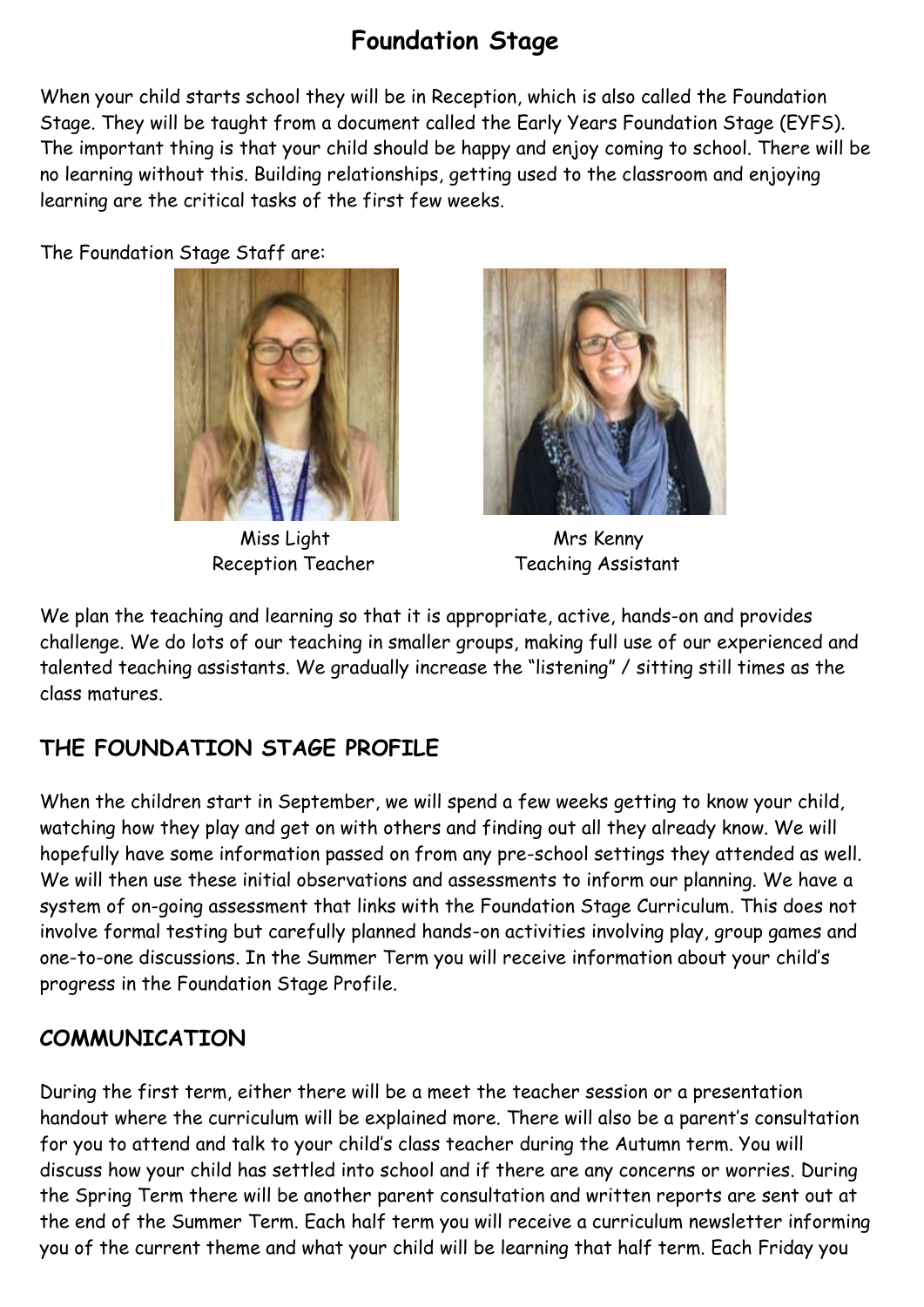will receive the weekly newsletter informing you of any news or events coming up in the next few weeks at school. These will be emailed to you so please look out of them. Other letters can sometimes be filed in your child's book bag, so please make sure they bring the book bag in with them to school every day. If you have any messages concerning your child, please speak to your child's class teacher after all the children have been collected by parents at the end of the school day. Alternatively, you may ring the school office and leave a message or arrange an appointment to see the teacher.

At St Ives, we also use the online learning journal, Tapestry. We use this as a way of recording children's learning and sharing it with you. You will receive a separate letter explaining Tapestry further and requesting your permission.

# **ARRIVING AT SCHOOL**

Reception will arrive at school at 8.50am. You will be notified of the gate number your child will enter school. Please line up and a member of the Reception team will come and welcome the children in from the gate. You can pass any quick messages on to the adult on the gate but please help us by being prompt and saying goodbye to your child quickly. If you are quick and positive about them saying goodbye, it really does work!

## **COLLECTING CHILDREN**

At the end of the day, you will need to collect your child from the same gate at 3.05pm. This is subject to change but we will keep you informed. Please wait for the teacher to send your child to you, you may need to bear with us as we get to know who belongs to who! We are careful to hold onto your child until we can see the person who is collecting them. If this is going to be someone different, do let us know. If for any unforeseen circumstances you cannot collect your child and decide to send another adult, please inform the school office as soon as possible so that a message can be passed onto your child's class teacher. For your child's security, we will not allow them to go with another adult without your permission. This can sometimes cause hold ups and embarrassment so please let the office know as soon as possible. If you have not arrived to collect your child by 3.15pm, they will be taken to the school office and you will need to go to the pedestrian gate to collect them from there.

## **IF YOUR CHILD IS ILL**

If your child is unwell, please phone the school and let us know as soon as possible on the same day. It is important for our records that we have notification from you when this happens: the telephone is the quickest and easiest way. The latest guidelines from the health authority recommend that if your child has been sick they should not return until 48 hours after the last bout of sickness. We ask that in the interest of all the children you adhere to these guidelines.

# **MEDICATION**

If your child requires medication we ask, where possible, that it is given around the school day. However if your child has medication that needs to be taken during the school day, we can only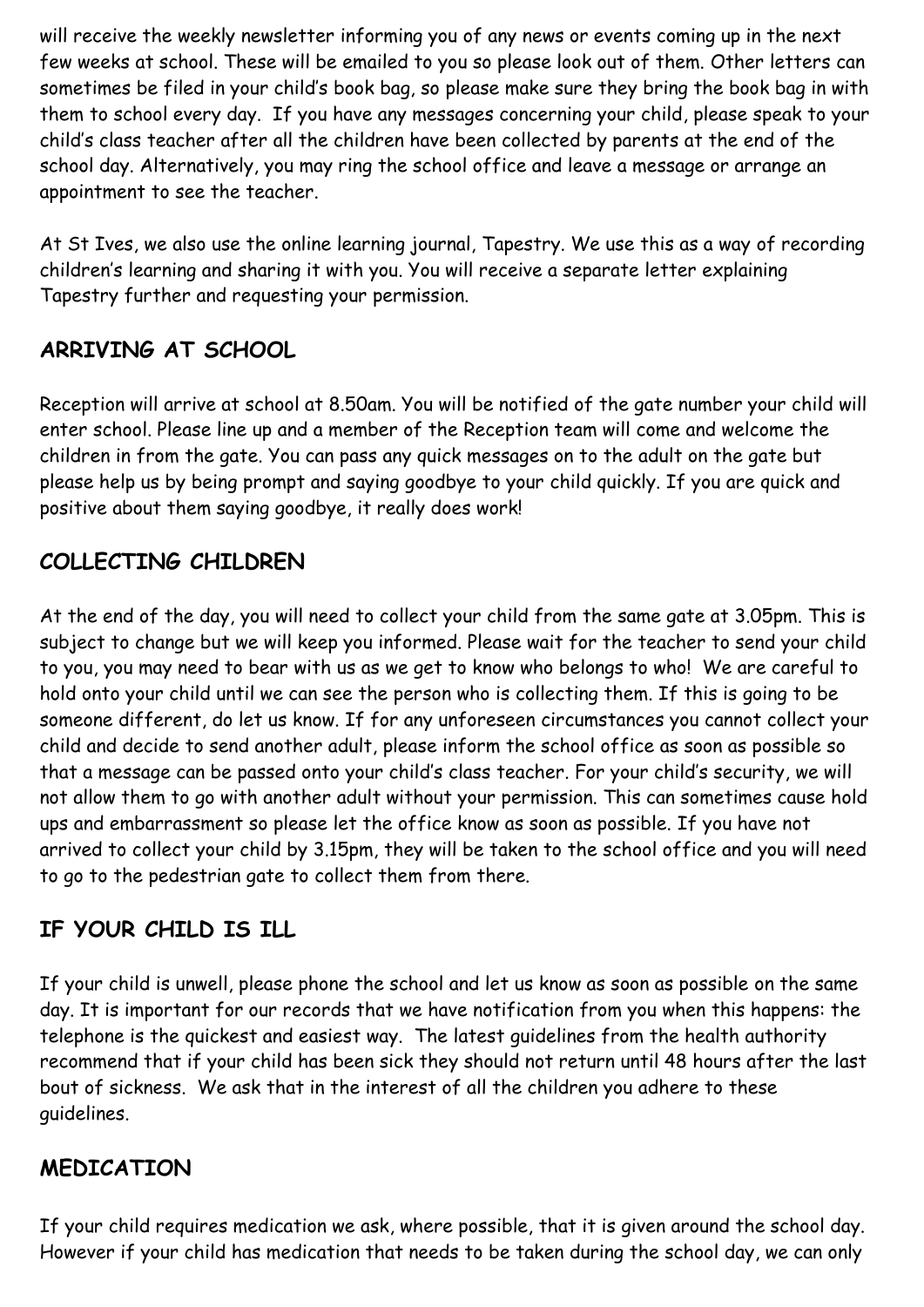administer medicine prescribed by a doctor. You will need to fill in a form and the medicine will be kept there. If your child has an inhaler, you will need to get one to be kept on the school premises so please inform the school office.

# **ARRIVING AT SCHOOL LATE**

Any child who arrives in school late must be brought to the pedestrian gate where an office member of staff will let your child in and bring them round to the classroom.

# **IF YOU HAVE TO LEAVE SCHOOL EARLY**

If you have to take your child out of school for a medical appointment, firstly you will need to tell your child's class teacher. When collecting them, please arrive at the pedestrian gate where you can inform the office you are here and your child will be brought to you.

## **IT'S GOOD TO TALK**

Please feel welcome to tell us anything that is concerning you about your child, it may just be a bad night's sleep or the death of a pet. If necessary, we will make a note and make sure the whole staff team is aware of it.

# **WHAT WILL MY CHILD NEED AT SCHOOL?**

Before your child starts school, you will need to ensure you have completed a school's admission form with up to date contact details and a photocopy of your child's birth certificate. Admission forms will be emailed to you.

#### **School Uniform**

Winter Grey trousers/ skirt/pinafore White shirt/school polo shirt Blue school jumper/cardigan Black shoes

Summer Grey trousers/shorts/skirt/pinafore Blue school polo shirt Blue & white striped or checked dress Black shoes/sandals (NOT open toed)

PE Uniform Blue shorts White school t-shirt Plimsolls or trainers Black jogging bottoms in Winter

*ALL ITEMS MUST BE NAMED!*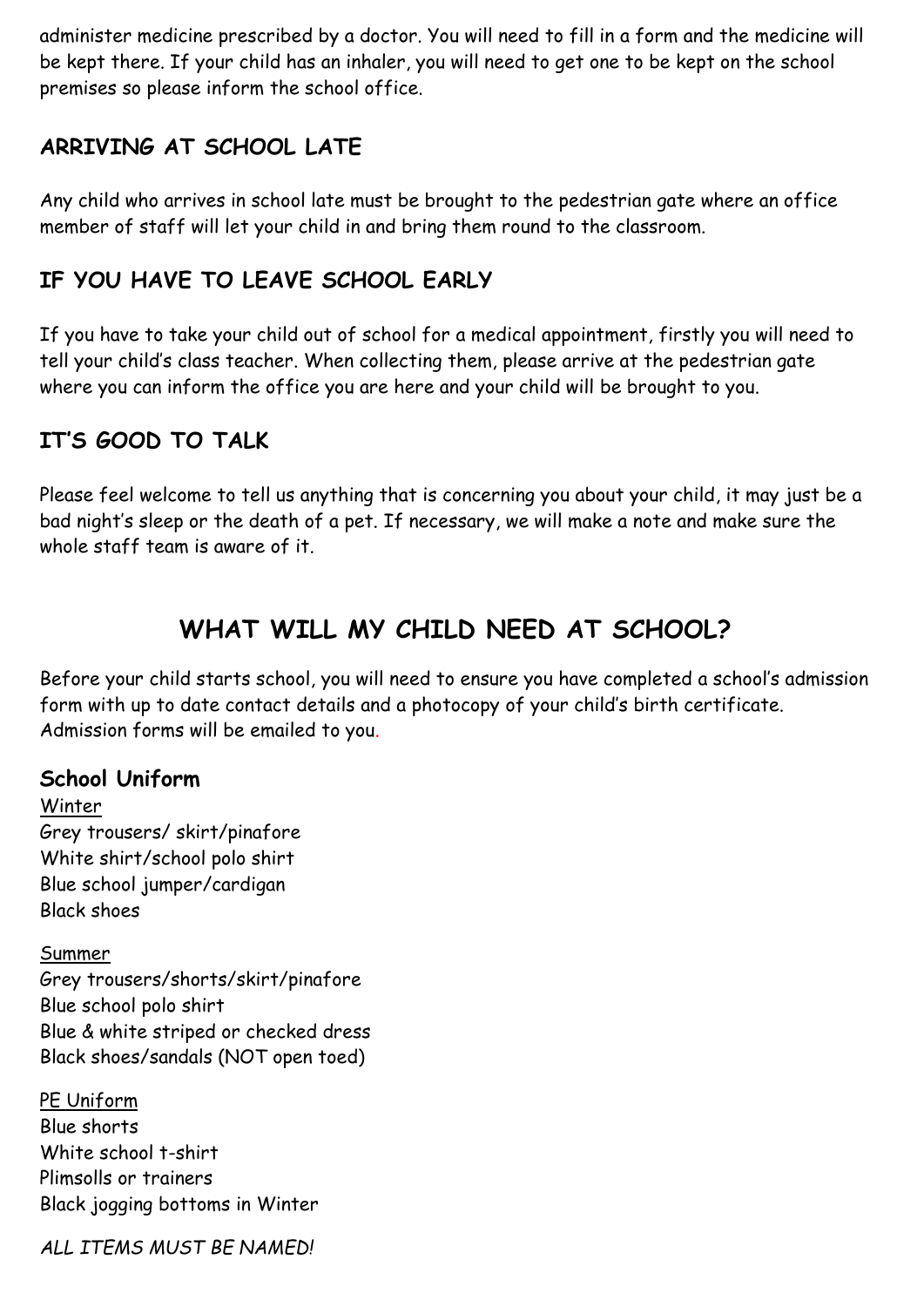School uniform can be purchased online at<https://www.schooltrends.co.uk/>.

## **PE**

Each half term, you will be informed of the days your child has PE. On PE days, they wear their PE kit to school.

## **Dressing for the weather**

Please be aware that a **large** amount of learning at school is done outside. Children are encouraged to take risks in a controlled environment, for example using the climbing frame or playing in the mud. With this in mind please ensure that your child brings a named pair of wellies in to school in September and has a waterproof coat on overcast and wet days, as well as a hat, and gloves for the colder weather. During the summer months your child may like to bring a hat. Again, please ensure all items are named. We ask that a once a day sun cream is applied before school as we are unable to help the children apply it at school.

## **"The richest classroom is roofed only by the sky" Margaret Macmillan.**

We know that the weather in our part of the world is not always desirable; however, we believe that there is no such thing as bad weather days… only bad clothing!

Did you know that in Scandinavia our children's counterparts still take their learning outside even in minus conditions. Help us to help your children experience continuous learning in the inside and outside environment that is our classroom.

# **A Named Coat**

It is a huge help if your child can be taught to manage their coat unaided before they start school. This means turning the sleeves the right way in, putting it on, doing it up/undoing it, and HANGING IT UP on a peg! The sooner they manage on their own, the more confident they will feel. This applies to their school clothes too: you will be helping your child if you choose uniform styles that they can manage on their own. Try to gradually increase their independence with dressing/undressing, turning inside out clothes the right way, and putting their own clothes away at home.

## **Book Bag/ Water Bottles**

You will be given a NAMED book bag and water bottle as a starting school gift from SISA, the St Ives School Association. These will be handed out on the first day at school. Please do not send your child in with an additional backpack. We have limited space on our school pegs and cannot accommodate for 30 backpacks on the pegs. Thank you for your cooperation on this.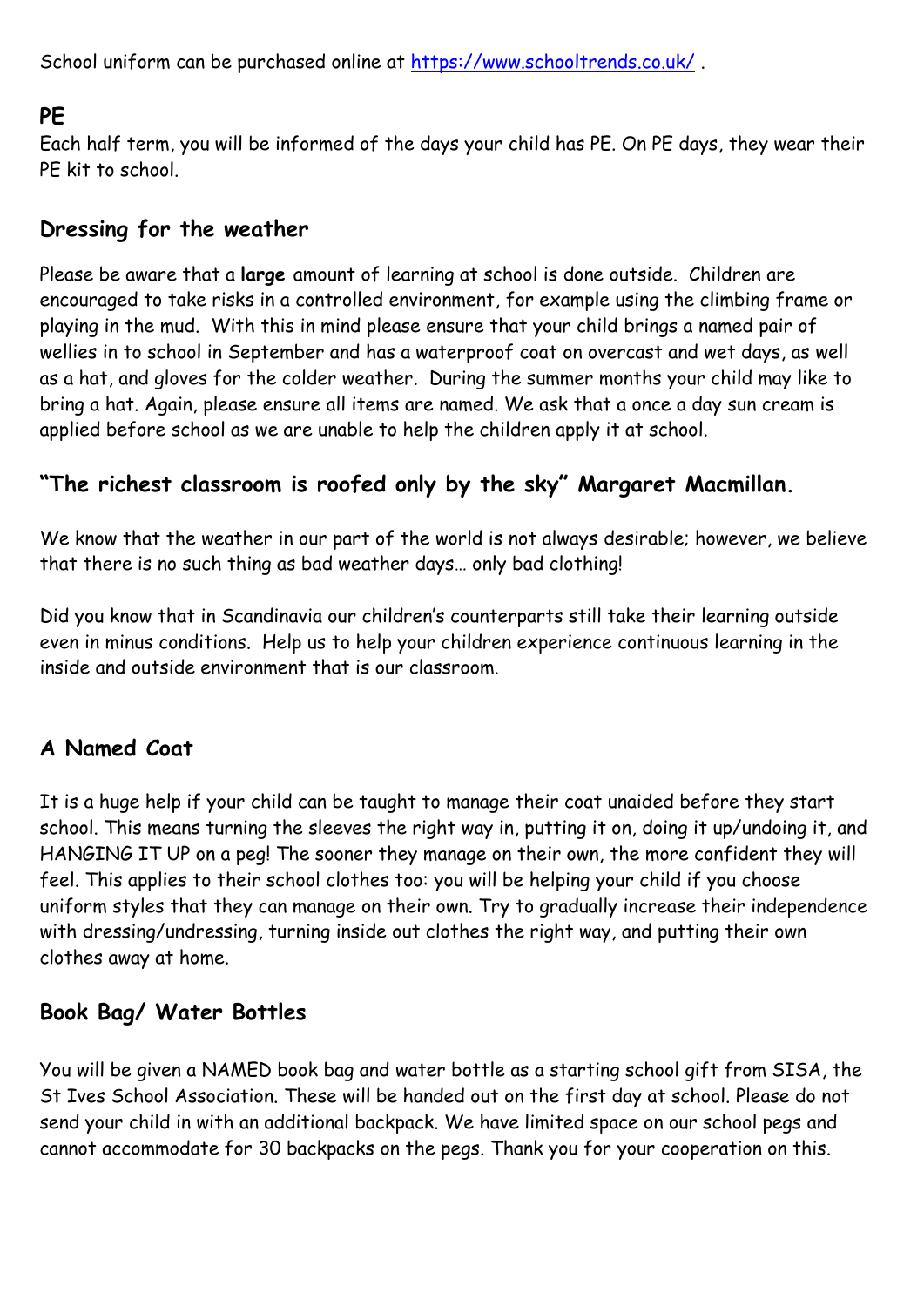# **Important Information**

#### **POLICY IN THE MORNINGS AND AFTER SCHOOL**

- NO DOGS ON THE PLAYGROUND
- NO UNACCOMPANIED CHILDREN ON PLAYGROUND/FIELD
- NO CHILDREN ON ANY OF THE PLAY EQUIPMENT
- NO SCOOTERS OR BIKES TO BE RIDDEN ON PLAYGROUND
- NO BALL GAMES BEFORE OR AFTER SCHOOL
- NO PARKING IN THE BUS BAY OR SCHOOL CAR PARK
- NO ENTRY BY THE CAR ACCESS
- NO WALKING ACROSS THE SCHOOL CAR PARK

When dropping off and picking up your children please use the unofficial one way system along Sandy Lane. This is driving from the Woolsbridge Road end of Sandy Lane towards the school which will be on your left hand side, and after dropping off your child continue along in the same direction to the service road.

**Clothing** – Please label EVERY item of clothing your child needs to wear to school. Please also label your child's PE bag, water bottle, book bag and PE kit. Helping the children change during and after PE is especially difficult if the clothes are unlabelled.

**Lunch Time** – Hot meals are provided free of charge for all pupils in Reception, Year One and Year Two as part of our government's commitment to Universal Free School Meals for infants. The vast majority of families at St Ives take up this offer of a free hot meal and the children love it! Meals are provided by Forerunner, a local provider with an excellent reputation for catering in schools. Each day there are three options to choose from and the menu is on a three-week rotation. To register and order your hot meal please visit: [https://forerunner.myschoolmealorders.com](https://forerunner.myschoolmealorders.com/)

If your child is bringing a packed lunch and not having a hot school dinner, please bring their lunch in a paper bag or washable plastic lunchbox. No fabric lunchboxes. Please label their lunch box in large letters to enable easy identification. We actively support the Healthy Schools Award and to promote a healthy lifestyle. Please help us by providing your child with a lunchbox that is healthy. We are a **NUT AND EGG FREE** school.

**Snack Time** – We are part of the national Fruit for Schools scheme which gives each child in Reception a free piece of fruit everyday. Please do not bring in separate snacks from home. A drinks bottle can come to school containing ONLY WATER for classroom use throughout the day (SQUASH, FRUIT JUICES & OTHER DRINKS ARE NOT PERMITTED). Please tell us if your child has any allergies to food.

**Colour Teams** – When your child joins St Ives they will be put into a team. These are red, blue, yellow and green. If they have an older brother or sister at school they will be put in the same team. Your child will stay in these teams as they move through the school. Team points are awarded for good learning and positive behaviour and each team's progress is then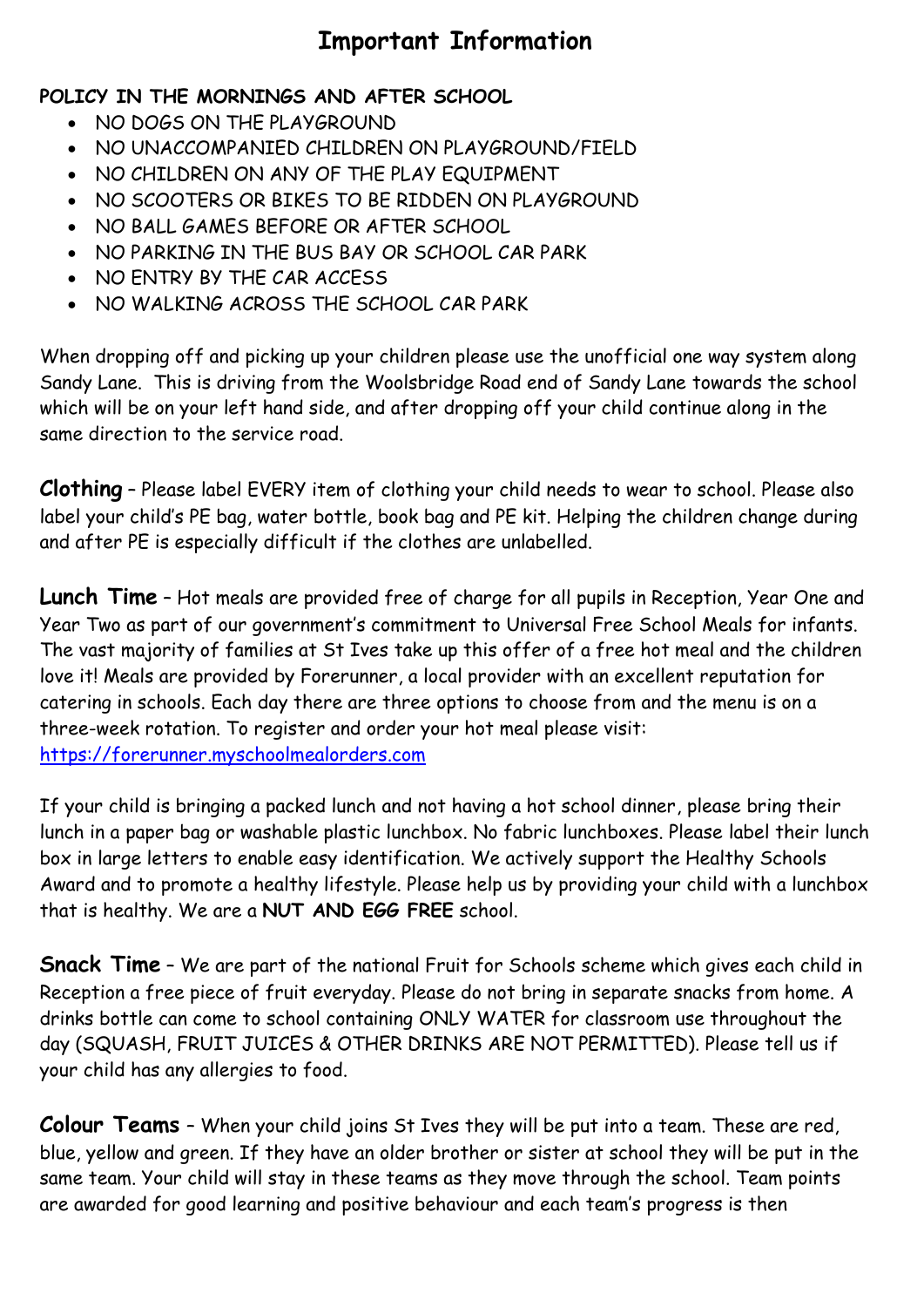celebrated on a Friday in achievers assembly. Your child will be given a school water bottle with their colour team lid on.

**Jewellery** – Earrings must be of the stud variety. We only encourage jewellery if it is for religious purposes. Please do not wear earring on PE days. Watches can only be worn in KS2, but the school takes no responsibility for any loss or damage or accidents that occur through them being worn.

**Money** – Any monies brought into school for trips etc must be in a sealed envelope with the child's name, class teacher and some idea of what it is for, on the outside and handed to the class teacher or school office.

**Security** – Would parents note in particular the need to always enter the school via the main school entrance when collecting/delivering their child outside normal times.

# **Frequently Asked Questions**

#### *Do the children start full time straight away?*

Yes, the reception children will start full time straight away in September. We have found from previous experience this is a very successful way to ensure they settle quickly into school life.

#### *Is there a breakfast club and after school club?*

Yes, breakfast club starts at 7.45am and after school club runs until 6pm. You can book your child in using<https://bookwhen.com/stivesprimary>

#### *Can children bring scooters / bicycles into school?*

Any scooters or bicycles which are brought into school must be CLEARLY NAMED and left in the cycle pods situated outside Year 2. The school gate will be locked after school starts so items left in the bike shed will be safe until the end of school. NO BIKES OR SCOOTERS SHOULD BE RIDDEN ON THE PLAYGROUND AT ANY TIME.

#### *Where is the lost property located?*

We do not have a lost property box as such as all named items will be returned to their owner. For other items please enquire at the school office.

#### *Can I take my child out of school to go on holiday?*

Please be aware that any holiday taken during term time will count as an unauthorised absence from school unless there are exceptional circumstances.

#### *When do children attend assemblies?*

Children will attend a form of collective worship or some sort of assembly each day. This may happen as part of a whole school assembly or in year groups and as individual classes. There will be a time for reflection during these times. Depending on when the children in the class have settled into school, they will have assembly every day in the school hall with the rest of the school.